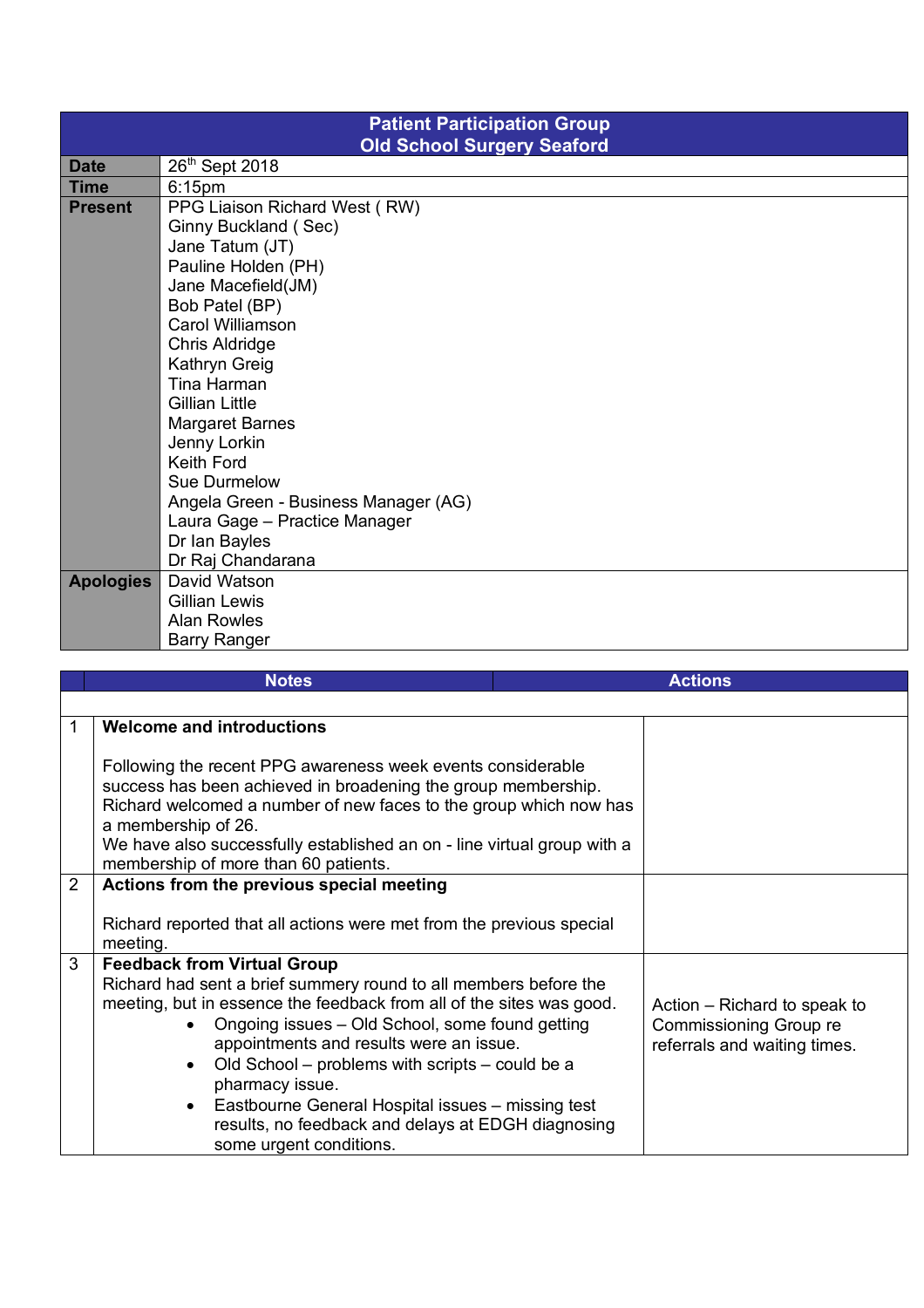| <b>New Health Centre</b><br>$\overline{4}$<br>$Action - AG$ will update the<br>group with the developers name<br>The discussion started with Angela Green (Business Manager) stating<br>and any further details regarding<br>the public announcement had come as a surprise to the practice and<br>this was the first opportunity to discuss with the PPG members.<br>the health centre<br>The two surgeries in Seaford are planning to work collaboratively<br>together under the new Health Hub and both surgeries are keen to<br><b>Update</b> – developer is CCD<br>support public and PPG support/ consultation. The vison of the shell<br><b>Properties Ltd</b><br>over the 3 floors has been discussed but remains in rough, with no<br>internal arrangements agreed. There will be District Nurse provision<br>sitting alongside the Wave Leisure Centre. The Hub will continue to<br>support the boundaries of Seaford and The Old School wants to keep<br>its own surgery ethos and to encourage younger GP'S to its practice.<br>The PPG emphasized that Old School patients are very keen that the<br>practices remain as separate entities. Both have very different ways of<br>working and we would not want to lose the unique character and<br>emphasis on caring and patient focused working.<br>The Hub will undergo a long development process involving and being<br>led by the council and the developer (Name unknown of the<br>developer) public consultation and the CCG. Timelines are unknown<br>and none agreed at the moment.<br>There appears to be some unhelpful chatter on public domains and it<br>was suggested somehow, this needs to be nipped in the bud in terms<br>of the wilder speculations.<br>It is not known if a pharmacy will be on site. It was suggested that<br>perhaps that some Dr's from Old School, could visit the Saltdean<br>practice that recently successfully amalgamated into one health hub.<br>A brief discussion was held regarding lottery funding to support new<br>services at Wave and The Hoarder. Dr Bayles had always wanted<br>direct access to Horder's x-ray facilities. This is an area that could<br>perhaps be re-visited as part of the establishment of the new hub.<br>It was also too early in the process to discuss the opening hours and<br>what the term minor injuries would actually mean.<br>Alfriston and East Dean facilities would remain as they are because of<br>their geographic locations. (too remote to access the new hub)<br>The discussion ended with the practice saying it remains committed to<br>bring change and influence improved collaborative services for the<br>patients of Seaford.<br>The PPG members asked how the group could support the practice<br>and were informed they would let us know and keep us updated on<br>any new information.<br>$Action - AG$ to consider and let<br>the Group know how they can<br>be of assistance. | A brief discussion was then held regarding how quickly<br>a person should be referred to the hospital and the<br>speed of appointments. |  |
|-----------------------------------------------------------------------------------------------------------------------------------------------------------------------------------------------------------------------------------------------------------------------------------------------------------------------------------------------------------------------------------------------------------------------------------------------------------------------------------------------------------------------------------------------------------------------------------------------------------------------------------------------------------------------------------------------------------------------------------------------------------------------------------------------------------------------------------------------------------------------------------------------------------------------------------------------------------------------------------------------------------------------------------------------------------------------------------------------------------------------------------------------------------------------------------------------------------------------------------------------------------------------------------------------------------------------------------------------------------------------------------------------------------------------------------------------------------------------------------------------------------------------------------------------------------------------------------------------------------------------------------------------------------------------------------------------------------------------------------------------------------------------------------------------------------------------------------------------------------------------------------------------------------------------------------------------------------------------------------------------------------------------------------------------------------------------------------------------------------------------------------------------------------------------------------------------------------------------------------------------------------------------------------------------------------------------------------------------------------------------------------------------------------------------------------------------------------------------------------------------------------------------------------------------------------------------------------------------------------------------------------------------------------------------------------------------------------------------------------------------------------------------------------------------------------------------------------------------------------------------------------------------------------------------------------------------------------|-----------------------------------------------------------------------------------------------------------------------------------------|--|
|                                                                                                                                                                                                                                                                                                                                                                                                                                                                                                                                                                                                                                                                                                                                                                                                                                                                                                                                                                                                                                                                                                                                                                                                                                                                                                                                                                                                                                                                                                                                                                                                                                                                                                                                                                                                                                                                                                                                                                                                                                                                                                                                                                                                                                                                                                                                                                                                                                                                                                                                                                                                                                                                                                                                                                                                                                                                                                                                                           |                                                                                                                                         |  |